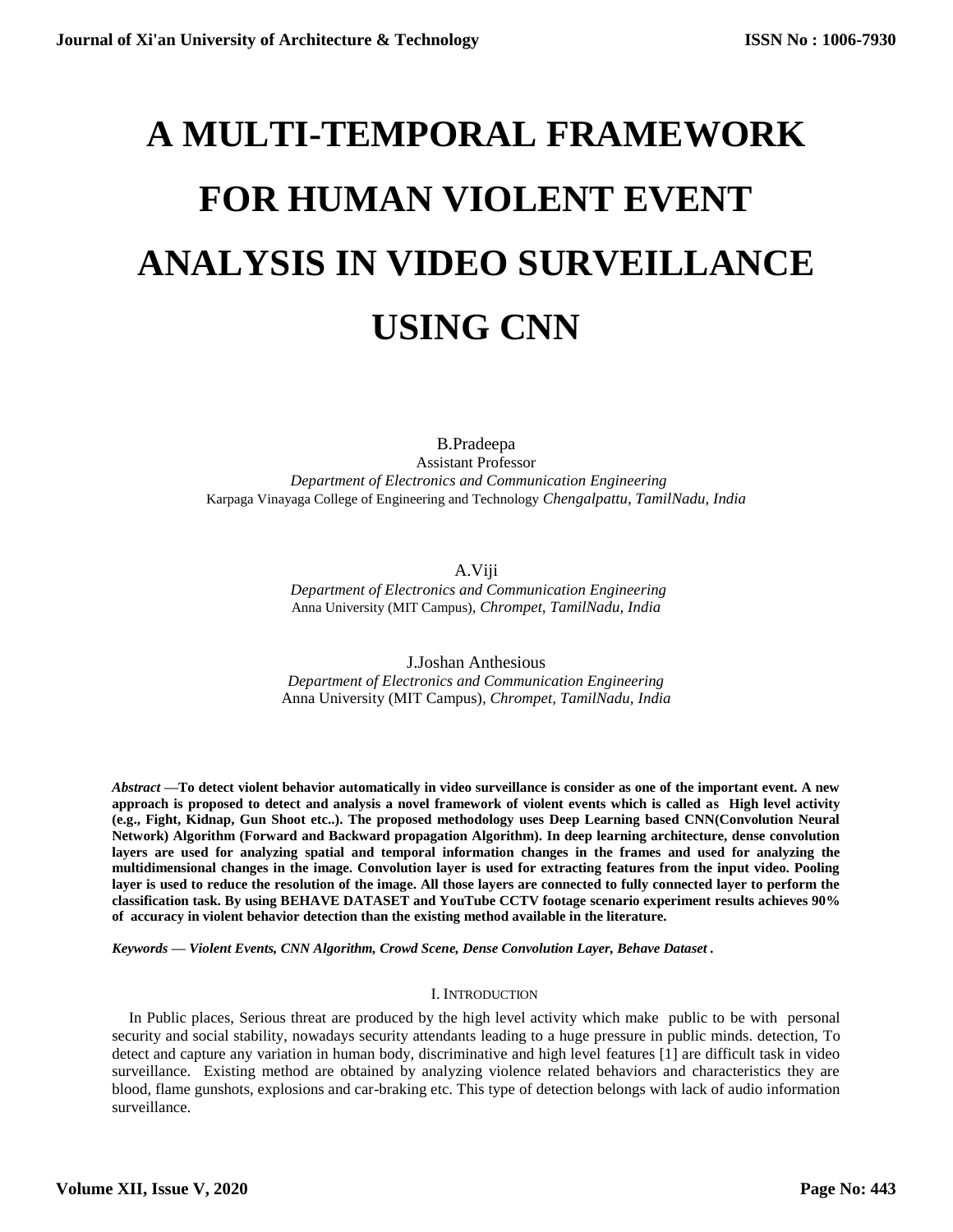To detect high level activity (violent behavior) in moving crowd is considered as difficult task because in moving crowd the velocity flow vector and magnitude of human direction can vary because of human moves from one place to another place frequently.

Cameras are considered as one part of our day to day life. In Areas Street, subways, train and bus station, airports, and sports stadiums many other public places everywhere these video surveillance used to monitor whatever happens within the frames. Particularly violence detection, system are needed to find humans fight and vandalism in many places.

Now focusing on important of violent events detection and recognition [2] in surveillance. Motion trajectory information and human orientation information and person-to-person fight detection are obtained by the proposed video surveillance method. Segmentation of frames is considered as a difficult task in real time videos.

The above mentioned drawbacks are overcome by increasing the intelligence human activities recognizing video surveillance and which will provide automatic alert to nearby police station in abnormal situation.

Human activities can be classified as two types based on complexity which is faced:

1. Low-level activity 2. High-level Activity

High level activity is analyzed by some changes in the body language of the human rather than normal behavior they are:

1. Group Violent Behavior 2. Two Persons Violent Behavior 3.Chase 4.Kidnap 5.Gun Shoot.

## II.RELATED WORK

Many researchers shares important key points to analysis the abnormal activity of crowd . Donguhi Song et al [3] proposed the multi-layered temporal perception and last fusion of crowd and also author mentioned handling of high level activity is not easy. The main advantage is that function of utilizes early fusion among various features from various dataset.

Di Wu et al [4] Deep Dynamic Neural Networks (DDNN) for multi modal gesture recognition which is considered as a new method. At the same time for gesture segmentation and recognition author focus on Hidden Markov Model (HMM) and continuous labeling of cyclic video sequence. Within an HMM framework jogging, walking and running are classified by using deep learning based neural networks. Online segmentation and recognition are also obtained by this method.

Li Liu et al [5] proposed Spatial-Temporal Representations for Action Recognition. Recognizing human action obtaining robust features from video surveillance are considered as a difficult task. By using scale and different features both the color and efficient optical flow field are extracted by using SVM (Support vector machine)classifier. Proposed method developing discriminative spatiotemporal representations, which automatically divides the high level action color and motion information.

PiotrBilinski et al [6] proposed human high level action recognition by using Improved Fisher Vectors (IFV) violent actions are obtained. The proposed improvement provides accurate violent action reorganization (as compared to the standard IFV) and result in faster detection of violence behavior. Spatial information may contain useful information.For violence recognition SVM classifier is used. 4 Benchmark dataset, Hockey Fight dataset, violent flow dataset and movie fight dataset are used for evaluation.

Lixin Chen et al [7] proposed non-overlapping and visible views of human anomaly detection from different time dimension angle in cameras. Author used three steps they are 1) Real scene preprocessing using optical flow. 2) Real scenes based neighborhood weighted fuzzy c-means (NW-FCM) Algorithm were build. 3) To find time dependence data for analyzing the local and global path.. these method will gives better result among anomaly detection.

Zhongwei Cheng et al [8] proposed a reorganization of individual actions and pair interactions of human actions in video sequences and also motion trajectories and Gaussian processes are used to manage the human movements within the group. Visual appearance descriptions for group actions are succesfully proposed. The main advantage is that better group actions are obtained with better accuracy. Behave dataset are used here and give better result..

The proposed aim is to detect and analyze high level activity that is violent events in video scenes by using CNN. Some challenges faced to predict violent actions are:

- Tremendous variety of motion pattern.
- Specific human behaviours needed to be detected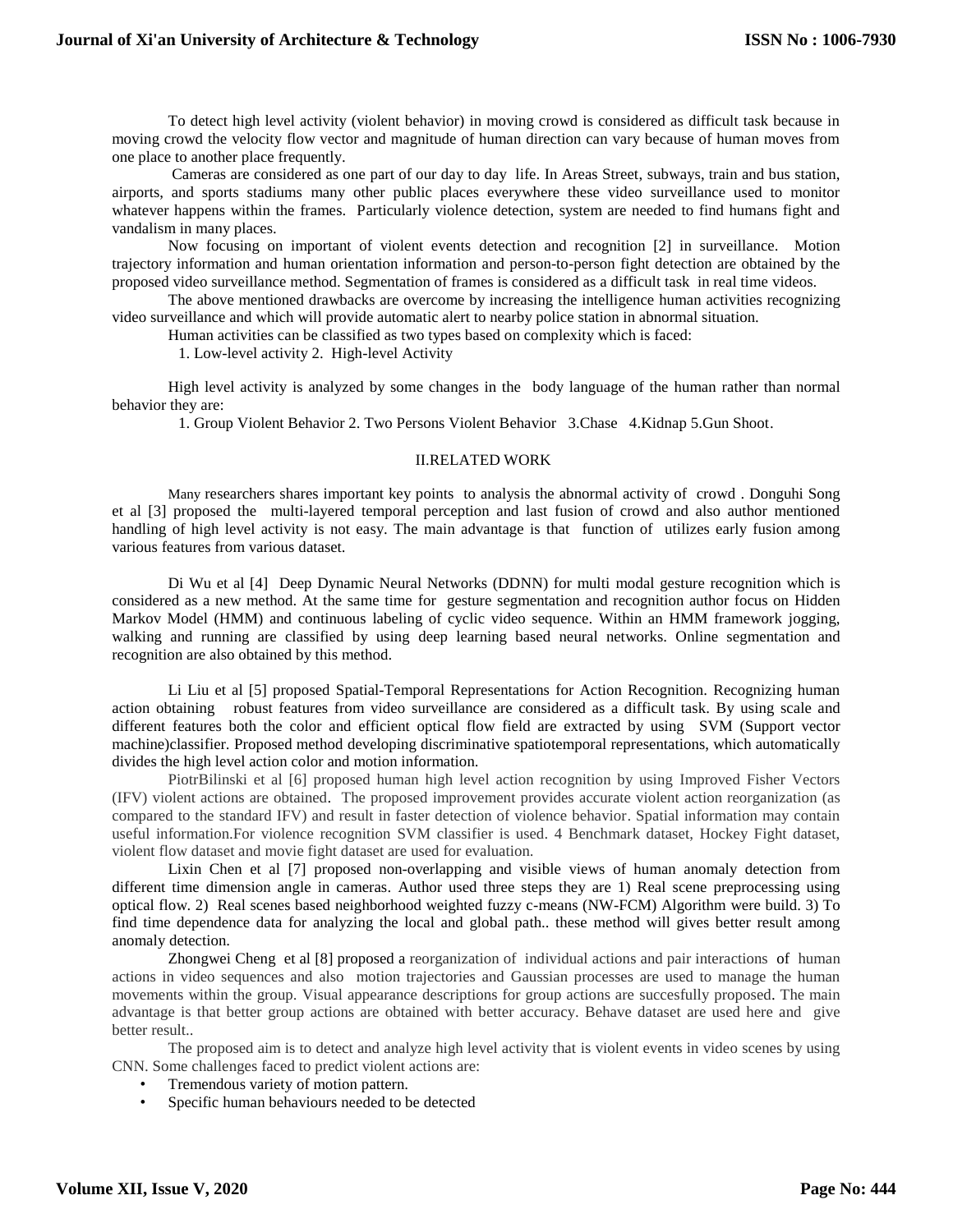• Distinguishing different actions still remains challenging task

 Inorder to overcome the above mentioned drawback, Deep Learning based CNN Algorithms are used for effective result.

## III. METHODOLOGY

Violent behaviour(High Level Activity ) such as(Fight among the pedestrains, Kidnap, Following, chase) between the pedestrain is considered as one of the abnormal action. Anomaly activities are classified and identified by using Deep learning based CNN Algorithm. The Efficient framework of abnormal high level activity [9]is obtained by using CNN Algorithm.

Efficient and usefull framework of the proposed model are shown in Figure 1. Several potentially usefull framework for group behaviour classification are used and one of the standard dataset is used to classify the violent behaviour.



Figure 1.Efficient framework of violent event analysis

# 3.1 Dataset Description

Thus the dataset capture 25 frames per second with the resolution of 640×480, and consists of four video clips[10]: margaret#1, margaret#2, taku#1, and taku#2. BEHAVE Dataset consist of violencet and non-violence event because only high-level activities are concerned in the video.

# EXAMPLE:

| ID1   | ID2 | Start | End   |
|-------|-----|-------|-------|
| [3.4] |     | :5826 | ;5926 |

Table 1 shows persons with 3 and 4 are in a group which has been described as "Walk Together" that frames starts at 5826 and ends at 5926.

BEHAVE video dataset shown in Figure 2 which consist of 4 video clips.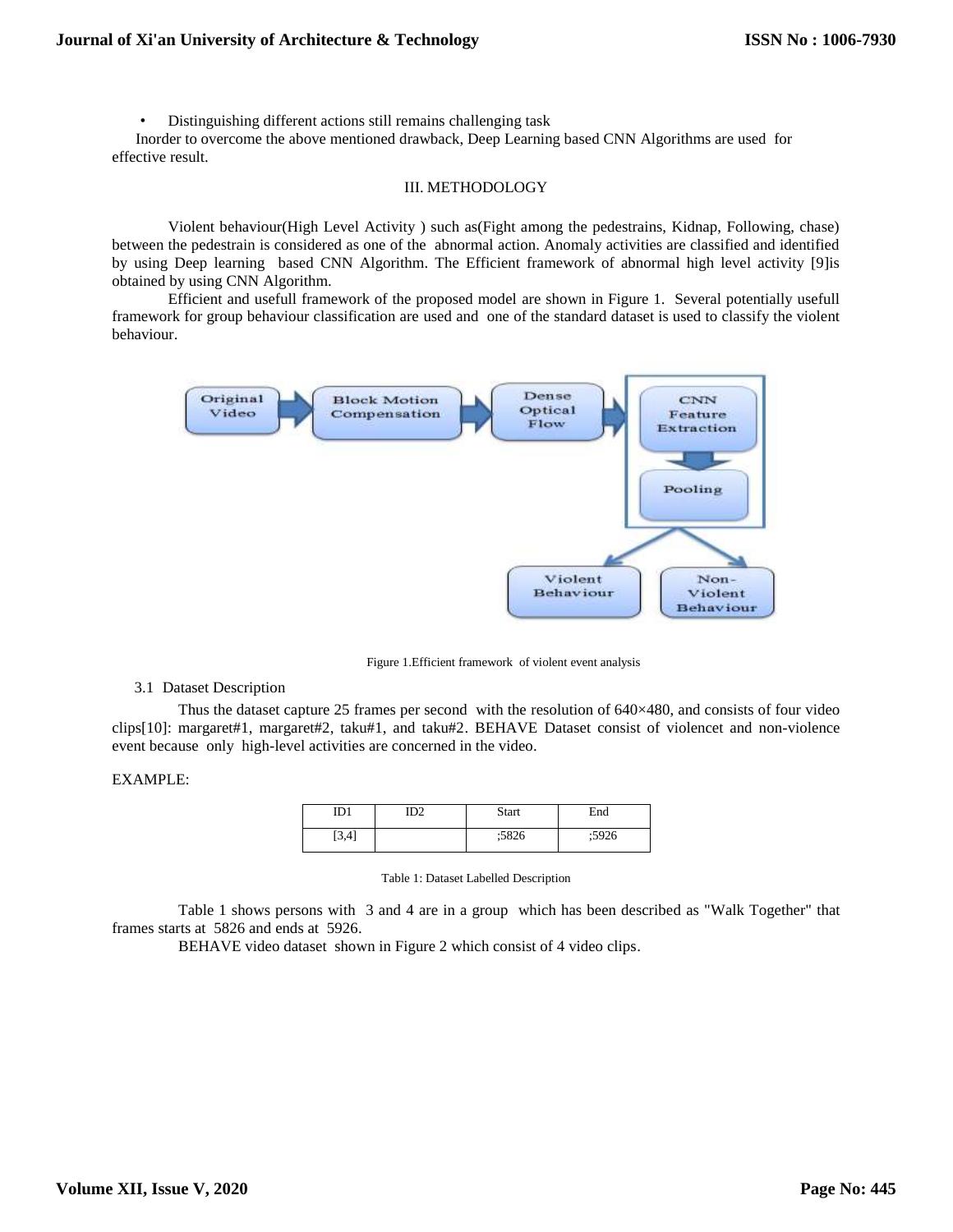

Figure 2. Behave Dataset

## 3.2 Block Motion Compensation

 Motion Compensation implementation is easy, and can be widely used. These compensation divides the frames into square blocks which is shown in Figure 3. Each block used to analysis the motion and direction of the pedestrains . Motion Compensation [11] is used to predict a frame from a video, the main advantage of the compensation technique is previous and future frame are obtained by analysing the motion of the camera or object in the video, then frame is given to video compression for functing the video data encoding, generation of MPEG-2 files are considered as an main example.



Figure 3. Block Motion Compensation

#### 3.3 Optical Flow Field

 Proposed work is based on motion segmentation algorithm which works on the basis of distribution of optical flow field. These extraction of optical flow algorithm is used to implemented on Opencv,The two consecutive gray-scale image are obtained from the x and y optical flow direction [12]. The  $flow_x$  and  $flow_y$ 

images and magnitude image(Mag) are obtained :

$$
Mag(i,j) = \sqrt{flow_x(i,j) + flow_y(i,j)}
$$
\n(1)

Where (i, j) represents pixel position, and  $flow_x$  and  $flow_y$  images denotes the x and y optical flow direction.

#### *i) Difference of Movement*

The mean value of the motion vector ratio M to Movement M are used to calculate group movement:



These value consider the magnitude of the motion vectors and above motion vector directions represents the values of 0 to 1.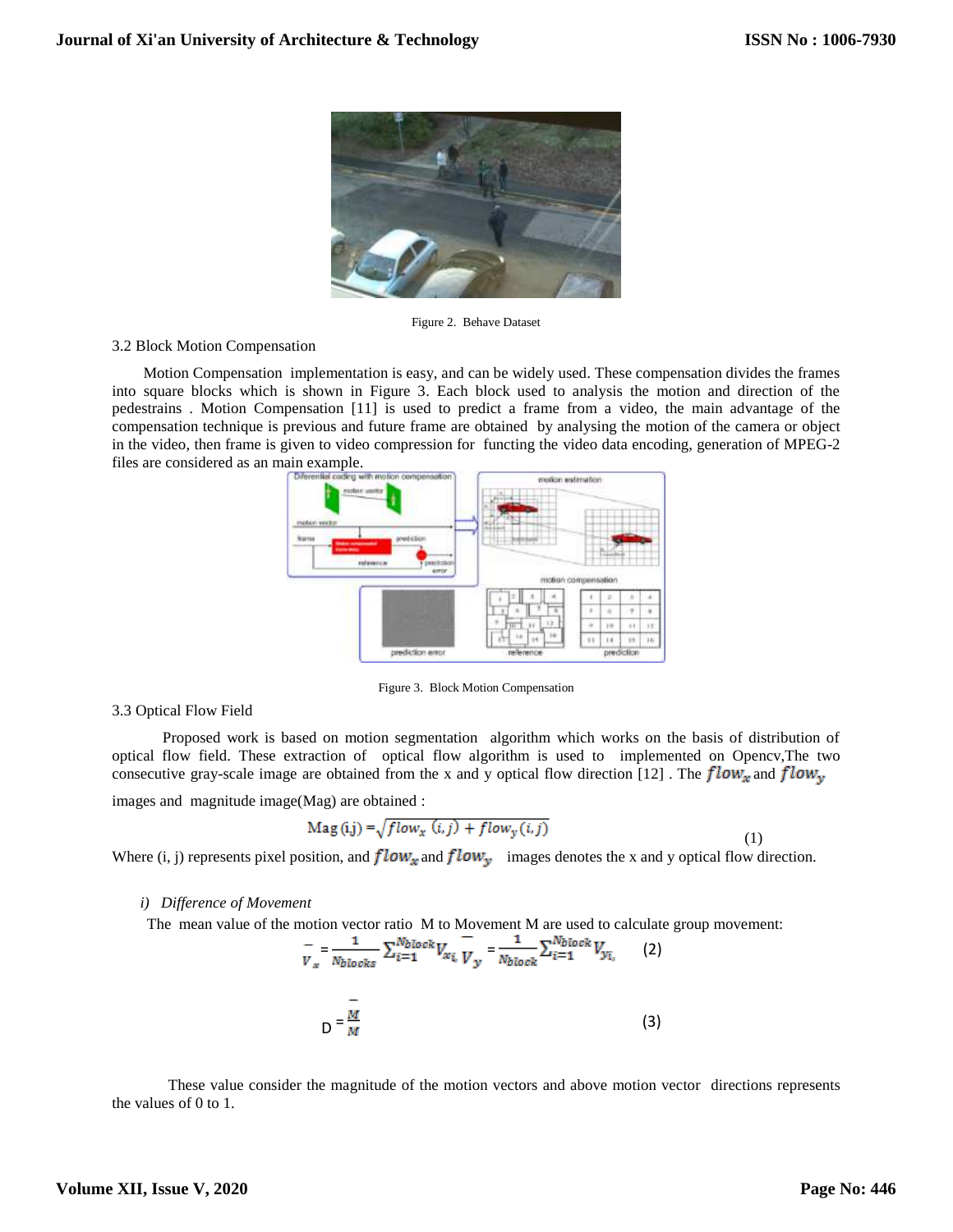#### ii) *Violence*

The values are used as the coincidence indicator **,** motion in persons describe the violent events. The terminal indicator , which is divided by the abnormal motion :

$$
f_c = e^{-\lambda} \sqrt{\frac{-2}{V_x} + \frac{-2}{V_y}}
$$
  
\n
$$
V = \frac{f_c}{v_M}
$$
 (4)

 The value V of violence behaviour is used to discriminate behaviour of fight and walk among the people, which the term  $f_c$  cannot differentiate.

iii)*Difference of Direction* 

 Directed motion vectors entropy values are:  $D_d = \sum_{i=0}^{n} p_{i \log p_i}$  (5)

Where  $N_{angle}$  represent a resolution of direction and the Possibility  $p_i$ .

## iv) *Speed*

 The speed equation is used to analysis the movement of the crowd from one place to another place (i.e previous location  $(x_{t-1}, y_{t-1})$  to the present location  $(x_{t,y_t})$ :

$$
S = \sqrt{(x_{t-} x_{t-1})^2 + (y_{t-} y_{t-1})^2}
$$
 (6)

3.4 CNN Learn Hierarchical Features



*Figure 4.* CNN Hierarchical Features

Hierarchical features of input images are shown in figure 4.

# IV. EXPERIMENTAL RESULT

Thus the current invention for human violent behavior analysis which is already mentioned high level activity [13] are fight, kidnap, chase, follow etc are successfully obtained.The pixel positions of the image will belongs to image scaling which is image size. Here the image sizes are 640x480. Mapping can be computed from this information. Convolutional neural network (CNN) is the important technique for analysing multidimensional signals such as images.

 The convolution layer is considered as the main function in CNN. The neurons in the layer look for specificfeatures. weighted sum of CNN [14] between two signals or function are mentioned. In image processing, convolution layer of term (x,y) are calculated, the function multiply the values element-by-element with the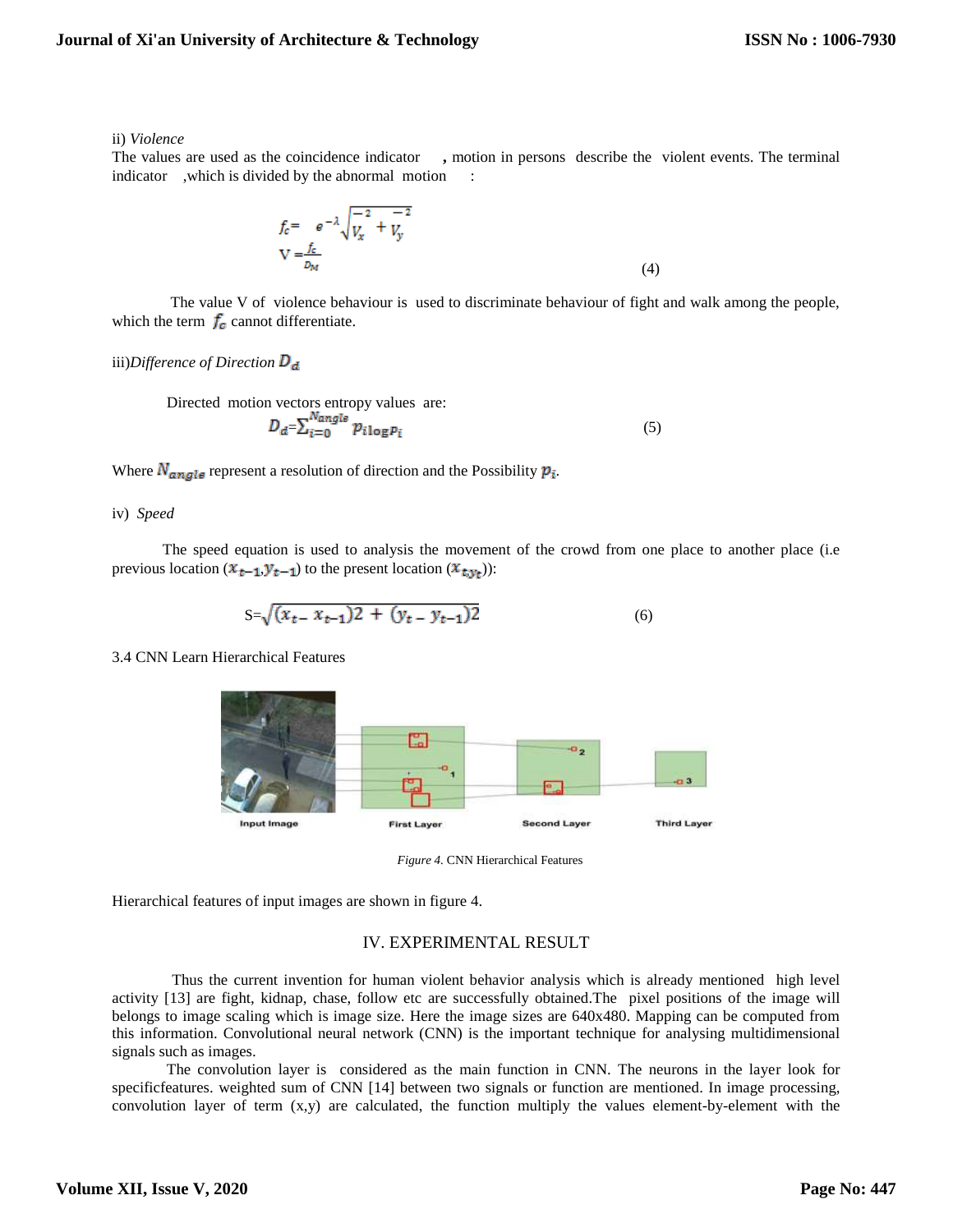convolution filter of  $(k \times k)$  also single output are added. K is considered as kernal size. The convolution kernel is slid over the entire matrix to obtain an activation map.The convolution kernal is slide over the entire matrix to obtain an activation map.

For  $32\times32\times3$  input image and filter size of  $3\times3\times3$ , and neurons corresponding to each location, then  $30\times30\times1$  output or activation of all neurons are considered as the activation maps. The activation map of one layer act as the input layer to the next layer. Initial layers are looking at smaller regions [15] of the image and learn simple features from image like features, edge,corners etc.

 In deep Learning network, the neurons get information from the larger part of the image from various other neurons. Thus the neurons at the later layer can learn more complicated features from the human.

## 4.1 Performance Evaluation

By using precision – recall measures, accuracy performance evaluation is obtained. They are:

$$
Precision = \frac{TP}{TP + FP}
$$
  
Recall = 
$$
\frac{TP}{TP + FN}
$$
  
Accuracy = 
$$
\frac{TP + TN}{TP + TN + FP + FN}
$$
  
F-Measure = 
$$
2 \frac{Precision \times Recall}{Precision + Recall}
$$

Where,

True Positive (TP) True Negative (TN) False Positive (FP) False Negative (FN)

True Positive tends to correctly predicted term (Positive Class) . Similarly True Negative tends to wrongly predicted term (negative Class)

False Positive tends to prediction of incorrect positive class, and false negative tends to prediction of incorrectly negative class.

| <b>AUTHOR</b>                 | <b>RECOGNITION ALGORITHM</b> | <b>AVERAGE</b><br><b>RECOGNITION</b> |
|-------------------------------|------------------------------|--------------------------------------|
| Donghui Song et<br>al. (2018) | SVM(Support Vector Machine   | 70%                                  |
| Sung-Kee<br>Park $(2018)$     | SGT(Situation Graph Tree)    | 78%                                  |
| Proposed<br>Method(2019)      | CNN Algorithm                | 90%                                  |

The existing and proposed work comparison are shown in table 3, compared to existing method , 90% of accuracy is obtained by the proposed method .

Figure 5. (BEHAVE DATASET) shows abnormal behaviors of humans in the videos. a) Two men violent behavior analysis. b) Group fight analysis. c) Chase Detection. d) Detection of CCTV Footage Kidnap e) Detection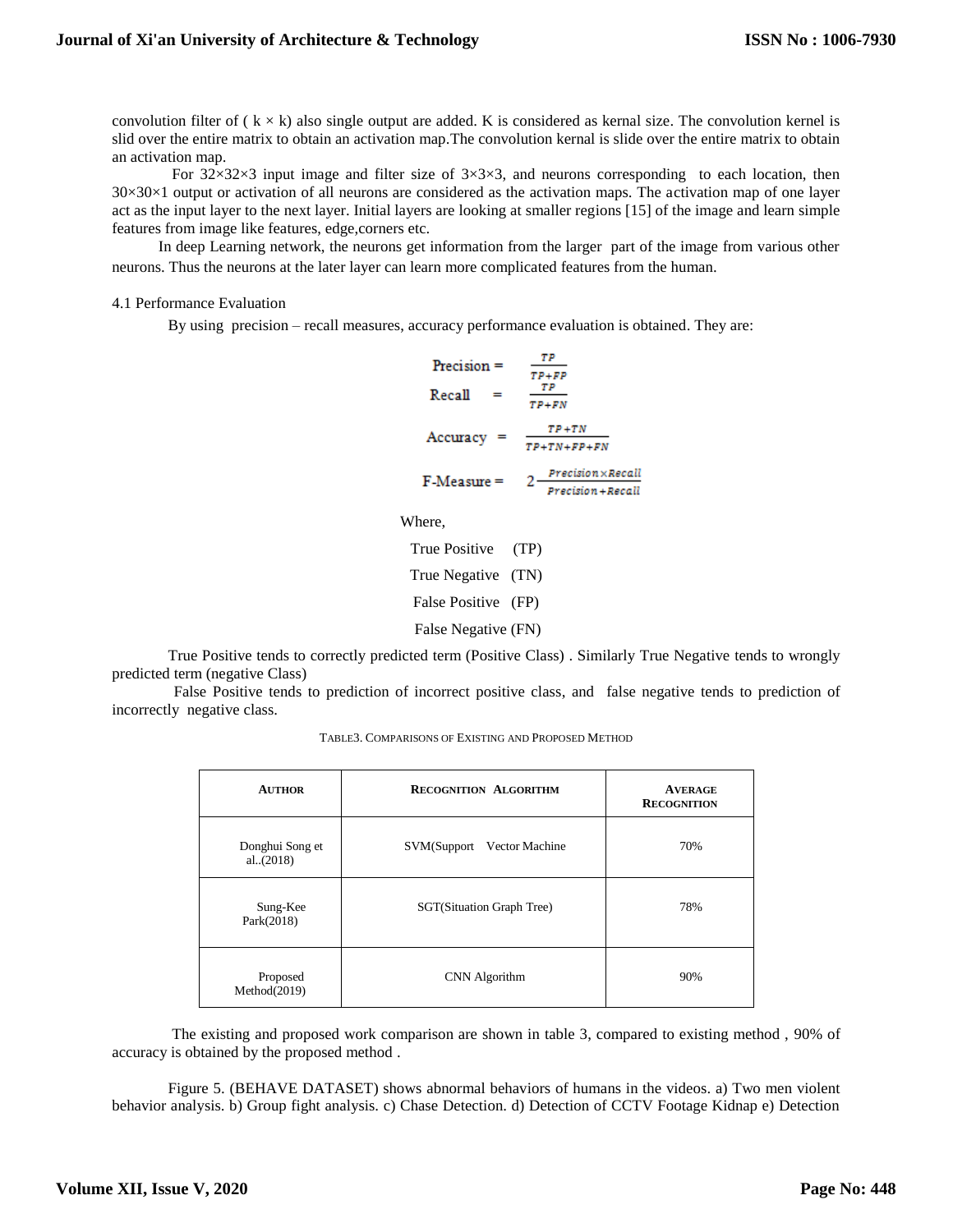of CCTV Footage Gun Shoot. Red color rectangular box correspond to the highly probable region. The Figure 5 denotes prediction of the anomalies in the Behave dataset [16]. Red colour rectangular box indicates violent behaviour like Group Fight, kidnap, Chase, Gunshoot.











 $(c)$  (c)



Figure 5: (BEHAVE DATASET) a) Two men violent behavior analysis. b) Group fight analysis. c) Chase Detection. d) Detection of CCTV Footage Kidnap e) Detection of CCTV Footage Gun Shoot.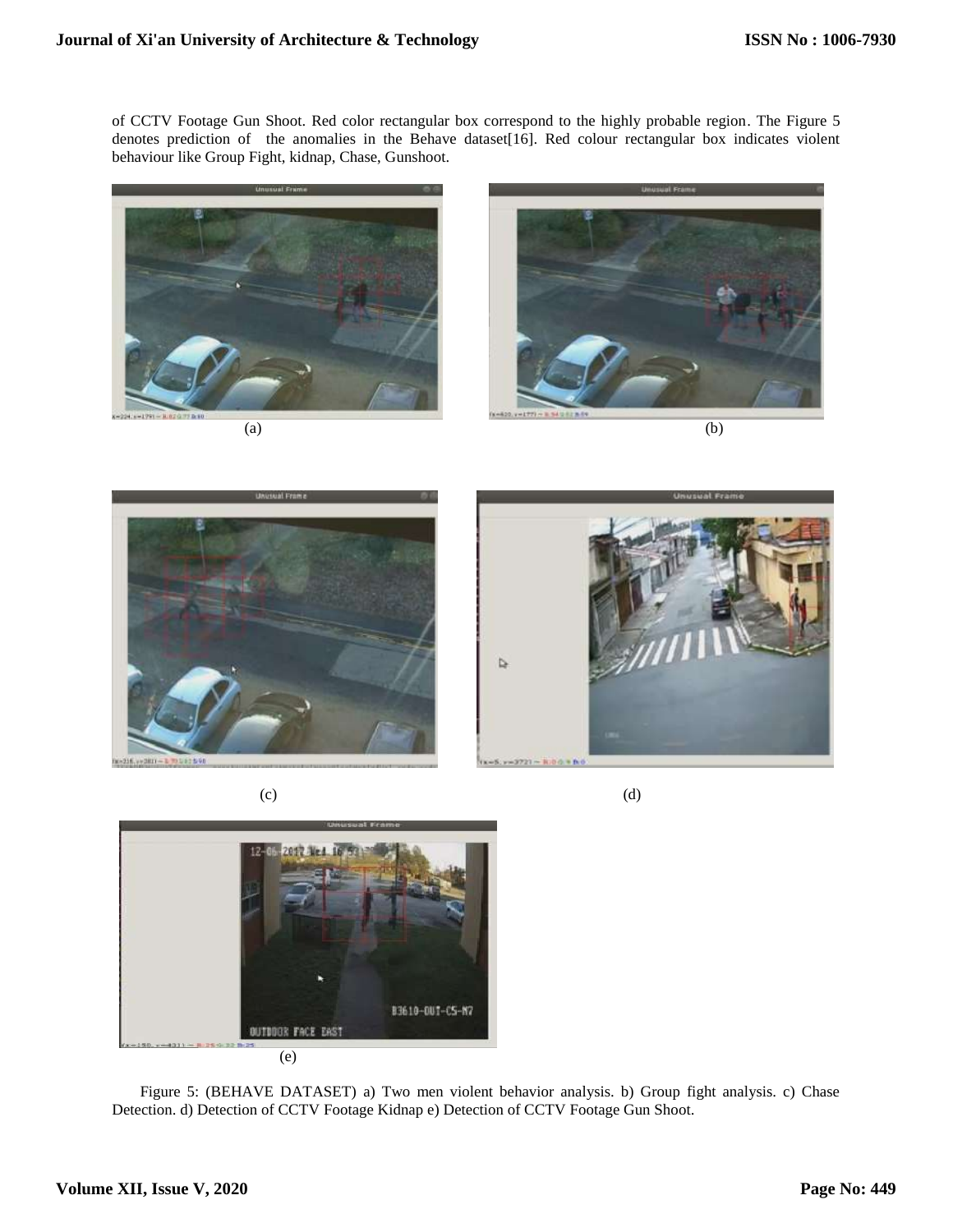#### 4.2 Performance Analysis in Graph

 The proposed approach detect High level activity which is violent behavior activity(Fight, Kidnap, Gun shoot etc.,) in video surveillance by using Deep learning based CNN algorithm. Block Motion compensation is used to divides the frames into square block, so that according the motion and action of the pedestrian, feature extractions are done by CNN (Convolution Neural Network).The constant Threshold values and accurate action recognition in the scenes are used to obtain the highly accurate and perfect result.



Figure 6. Performance Analyses in Graph

Figure 6 shows that compared to SVM (Support Vector Machine) and SGT (Situation Graph Tree) proposed CNN Method provides better Accuracy rate.

## V.CONCLUSION

Experimental results shows better result with improved accuracy and also which is compared to practical violence detection in a surveillance environment. By using BEHAVE dataset and YouTube CCTV footage Scenarios proposed approach gives better result .In future work different dataset can be used to get a better accuracy.

#### **REFERENCES**

- [1] Vahora, S. A., and N. C. Chauhan. "Deep neural network model for group activity recognition using contextual relationship." Engineering Science and Technology, an International Journal 22.1 (2019): 47-54.
- [2] Zhou, Peipei, et al. "Violence detection in surveillance video using low-level features." PLoS one 13.10 (2018): e0203668.
- [3] Song, Donghui, Chansu Kim, and Sung-Kee Park. "A multi-temporal framework for high-level activity analysis: Violent event detection in visual surveillance." Information Sciences 447 (2018): 83-103.
- [4] Wu, Di, et al. "Deep dynamic neural networks for multimodal gesture segmentation and recognition." IEEE transactions on pattern analysis and machine intelligence 38.8 (2016): 1583-1597.
- [5] Bilinski, Piotr, and Francois Bremond. "Human violence recognition and detection in surveillance videos." 2016 13th IEEE International Conference on Advanced Video and Signal Based Surveillance (AVSS). IEEE, 2016.
- [6] Liu, Li, et al. "Learning spatio-temporal representations for action recognition: A genetic programming approach." IEEE transactions on cybernetics 46.1 (2016): 158-170.
- [7] Lixin Chen ,Huiwen Guo .,' Detecting Anomaly Based on Time Dependence for Large Scenes' IEEE International conference on Information and Automation , China , August 2016.
- [8] Cheng, Zhongwei, et al. "Recognizing human group action by layered model with multiple cues." Neurocomputing 136 (2014): 124-135.
- [9] Burghouts, Gertjan J., et al. "Complex threat detection: Learning vs. rules, using a hierarchy of features." 2014 11th IEEE International Conference on Advanced Video and Signal Based Surveillance (AVSS). IEEE, 2014.
- [10] http://groups.inf.ed.ac.uk/vision/BEHAVEDATA/INTERACTIONS/
- [11] http://www.reasearchgate.net/figure/predictive-source-coding-with-motion-compensation\_fig1\_229028758
- [12] Burghouts, Gertjan J., and Klamer Schutte. "Spatio-temporal layout of human actions for improved bag-of-words action detection." Pattern Recognition Letters 34.15 (2013): 1861-1869.
- [13] Blunsden, Scott, and R. B. Fisher. "The BEHAVE video dataset: ground truthed video for multi-person behavior classification." Annals of the BMVA 4.1-12 (2010): 4.